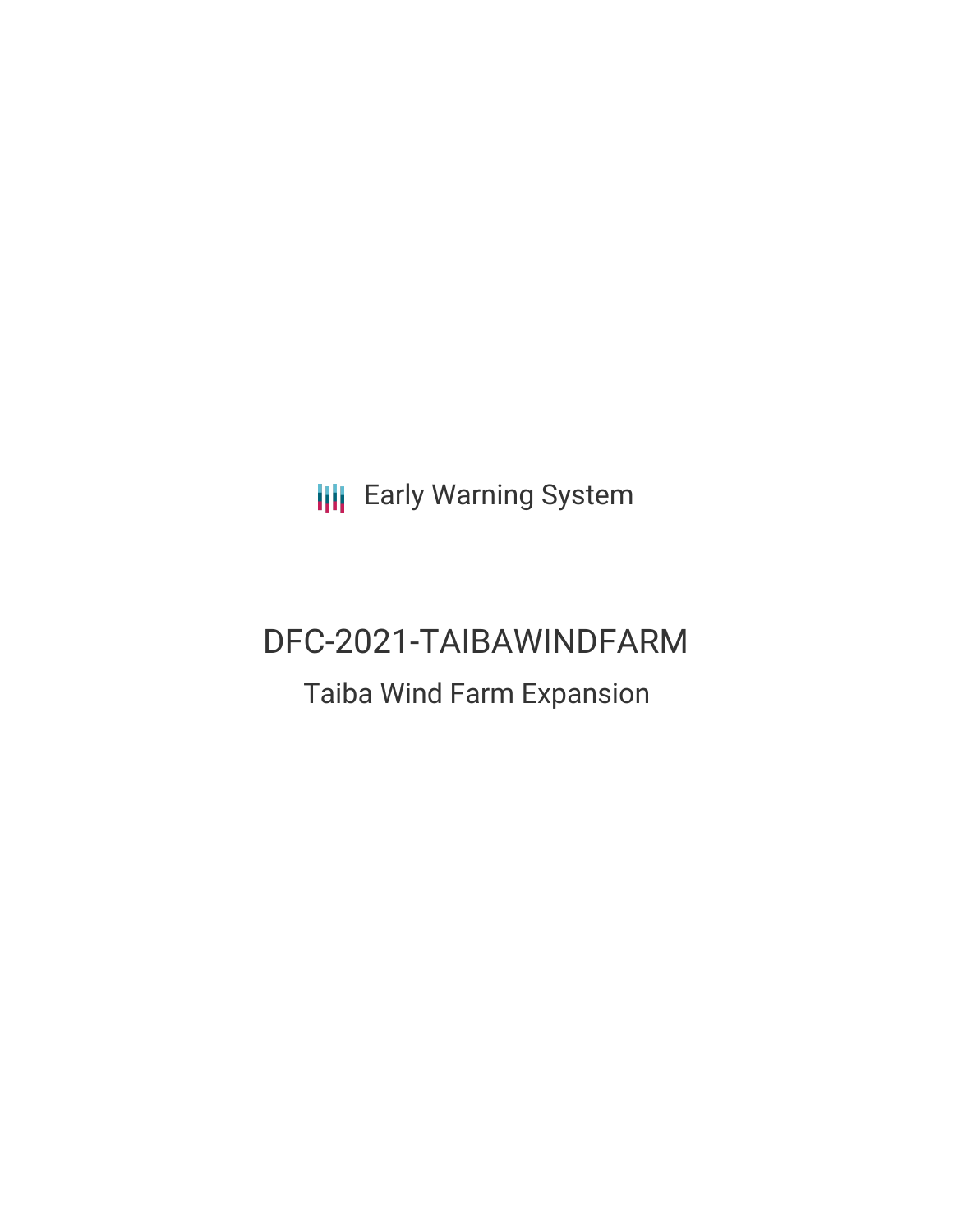

#### **Quick Facts**

| <b>Countries</b>               | Senegal                                                |
|--------------------------------|--------------------------------------------------------|
| <b>Specific Location</b>       | Taiba N'Diaye                                          |
| <b>Financial Institutions</b>  | US International Development Finance Corporation (DFC) |
| <b>Status</b>                  | Active                                                 |
| <b>Bank Risk Rating</b>        | U                                                      |
| <b>Borrower</b>                | Lekela Advisors Limited                                |
| <b>Sectors</b>                 | Energy, Technical Cooperation                          |
| <b>Investment Type(s)</b>      | Grant                                                  |
| <b>Investment Amount (USD)</b> | $$0.59$ million                                        |
| <b>Project Cost (USD)</b>      | \$1.18 million                                         |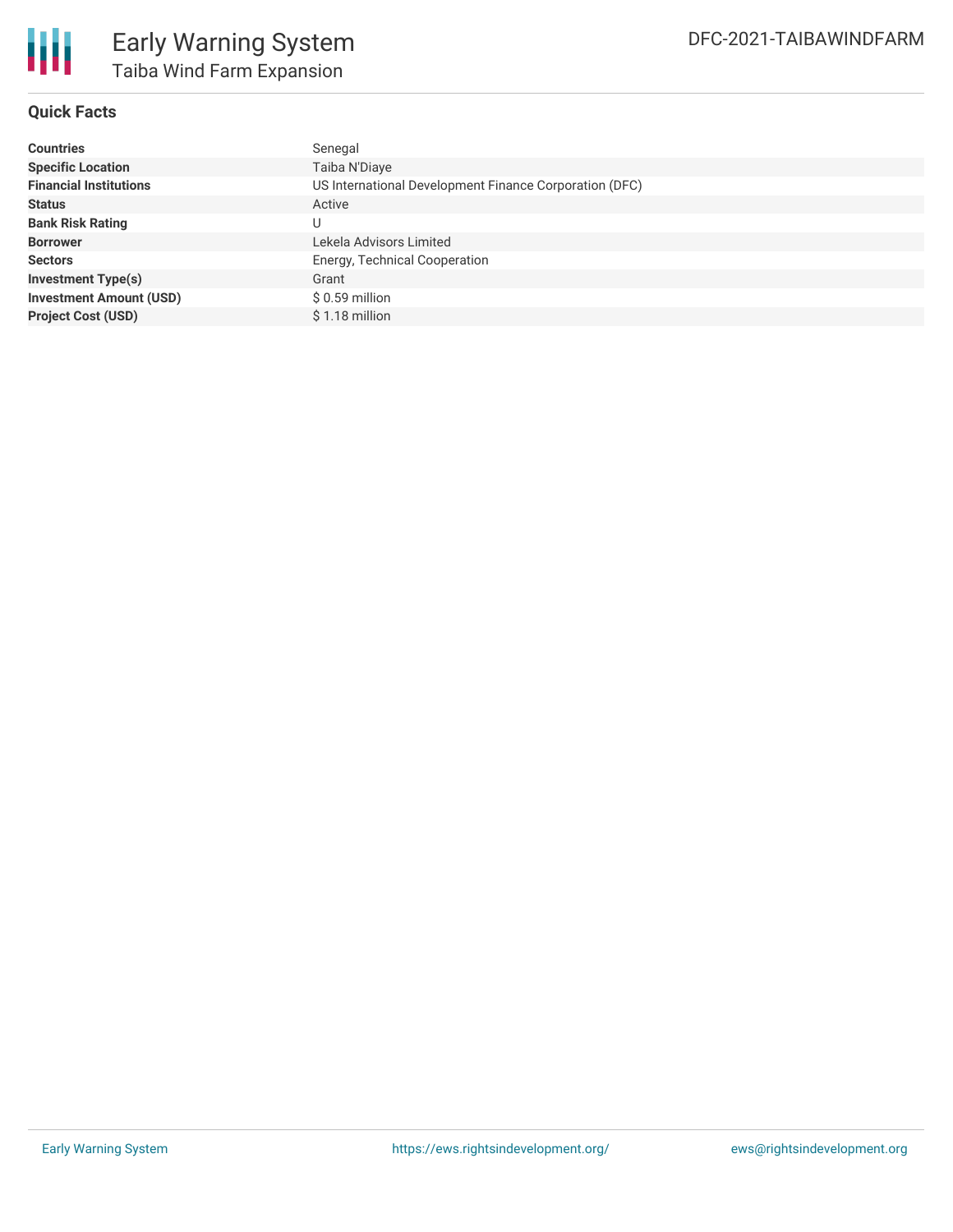

### **Project Description**

According to the bank website, the project consists in a technical assistance to support a feasibility study and other project development work for a 100 MW expansion of the Taiba N'Diaye Wind Farm. Activities include an environmental and social impact assessment, topographical study, geotechnical study, land rights assessment, and other project development activities.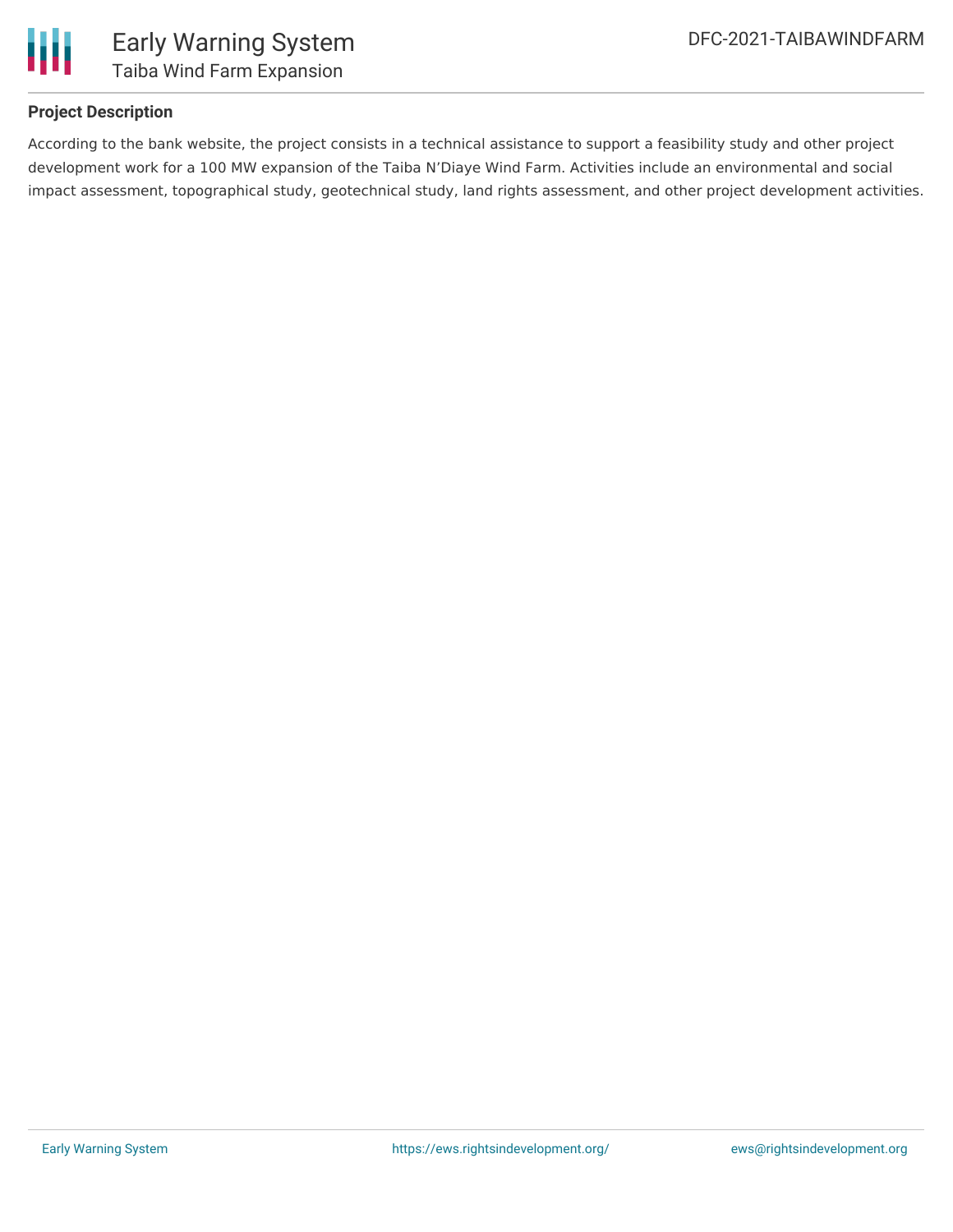

### Early Warning System Taiba Wind Farm Expansion

### **Investment Description**

US International Development Finance Corporation (DFC)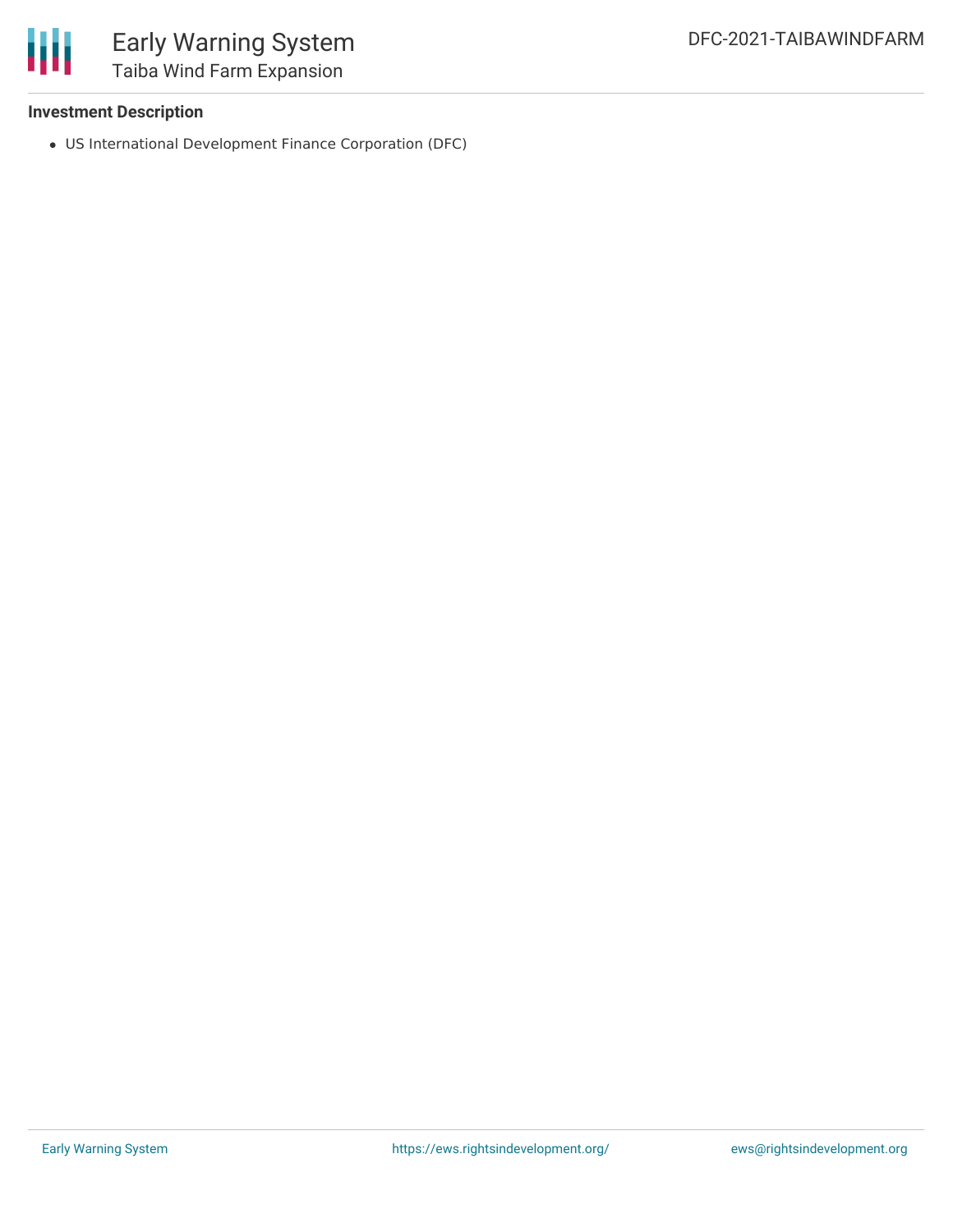

### Early Warning System Taiba Wind Farm Expansion

| <b>Private Actor 1</b> | <b>Private Actor</b><br>1 Role | <b>Private Actor</b><br>l Sector | <b>Relation</b> | <b>Private Actor 2</b>                  | <b>Private Actor</b><br>2 Role | <b>Private Actor</b><br>2 Sector |
|------------------------|--------------------------------|----------------------------------|-----------------|-----------------------------------------|--------------------------------|----------------------------------|
|                        | $\overline{\phantom{a}}$       | $\sim$                           | $-$             | Lekela Power Holdings (Senegal) Limited | Client                         | $\overline{\phantom{a}}$         |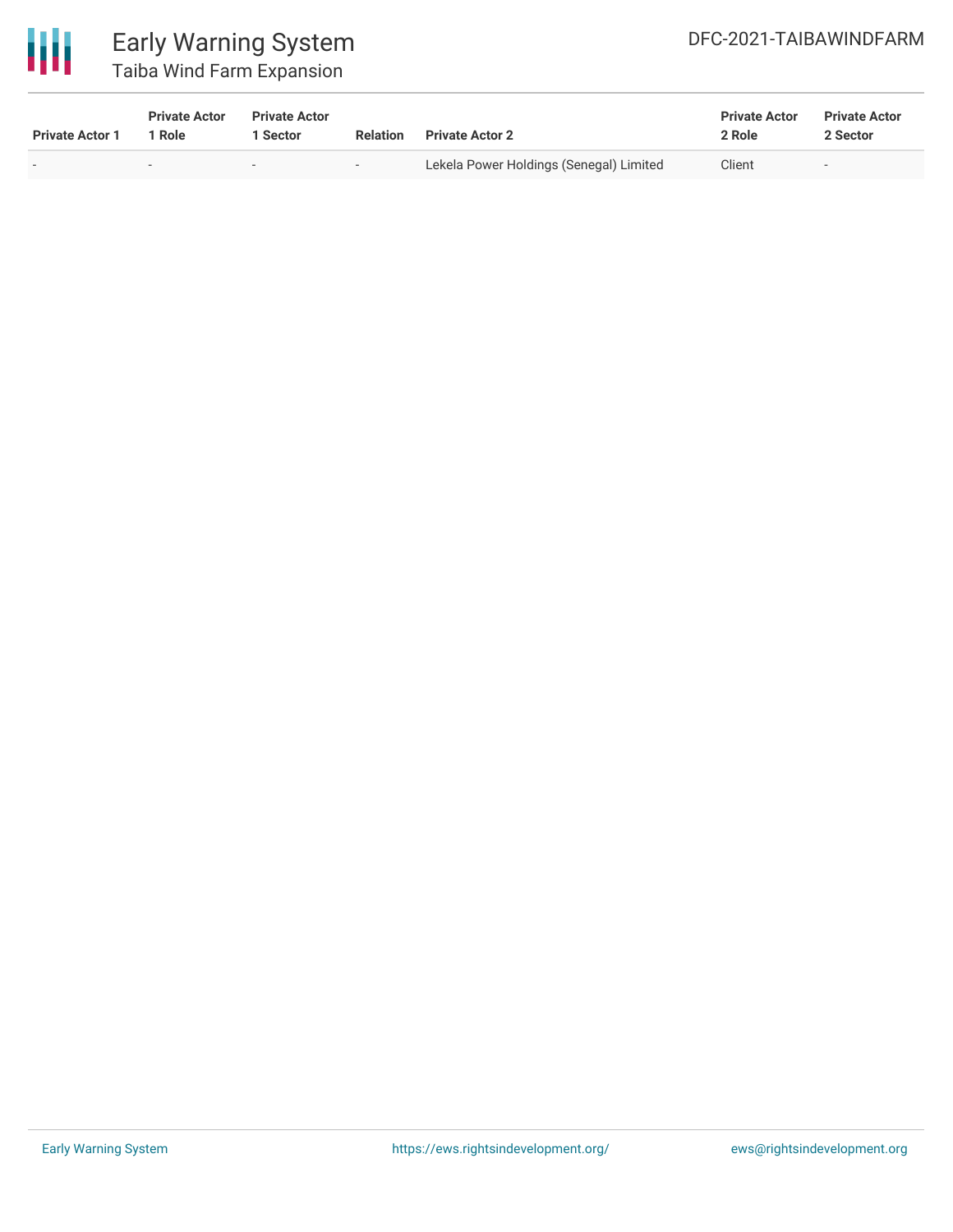

### **Contact Information**

ACCESS TO INFORMATION

Unlike many other development finance institutions, DFC does not currently have an access to information policy.

Under the United States Freedom of Information Act (FOIA), DFC is obliged to respond to reasonably formulated requests for Agency records. However, DFC may apply exemptions from release to certain types of information and may charge fees in responding to requests. DFC has a designated FOIA officer who is trained in how to respond to requests and implement the law. You can learn more about filing a FOIA request at: https://www.dfc.gov/foia

ACCOUNTABILITY MECHANISM OF THE UNITED STATES INTERNATIONAL DEVELOPMENT FINANCE CORPORATION (DFC)

The Office of Accountability is an independent office that addresses complaints about environmental or social issues related to DFC-supported projects. The office provides communities an opportunity to have concerns independently reviewed and addressed. If you submit a complaint to the Office of Accountability, it may assist you by either seeking to address your problems by facilitating a problem solving dialogue between you and those implementing the project and/or investigating whether the DFC complied with its policies to prevent environmental, social, human rights, and labor harms.

You can find more information about the Office of Accountability at: https://www.dfc.gov/who-we-are/office-accountability